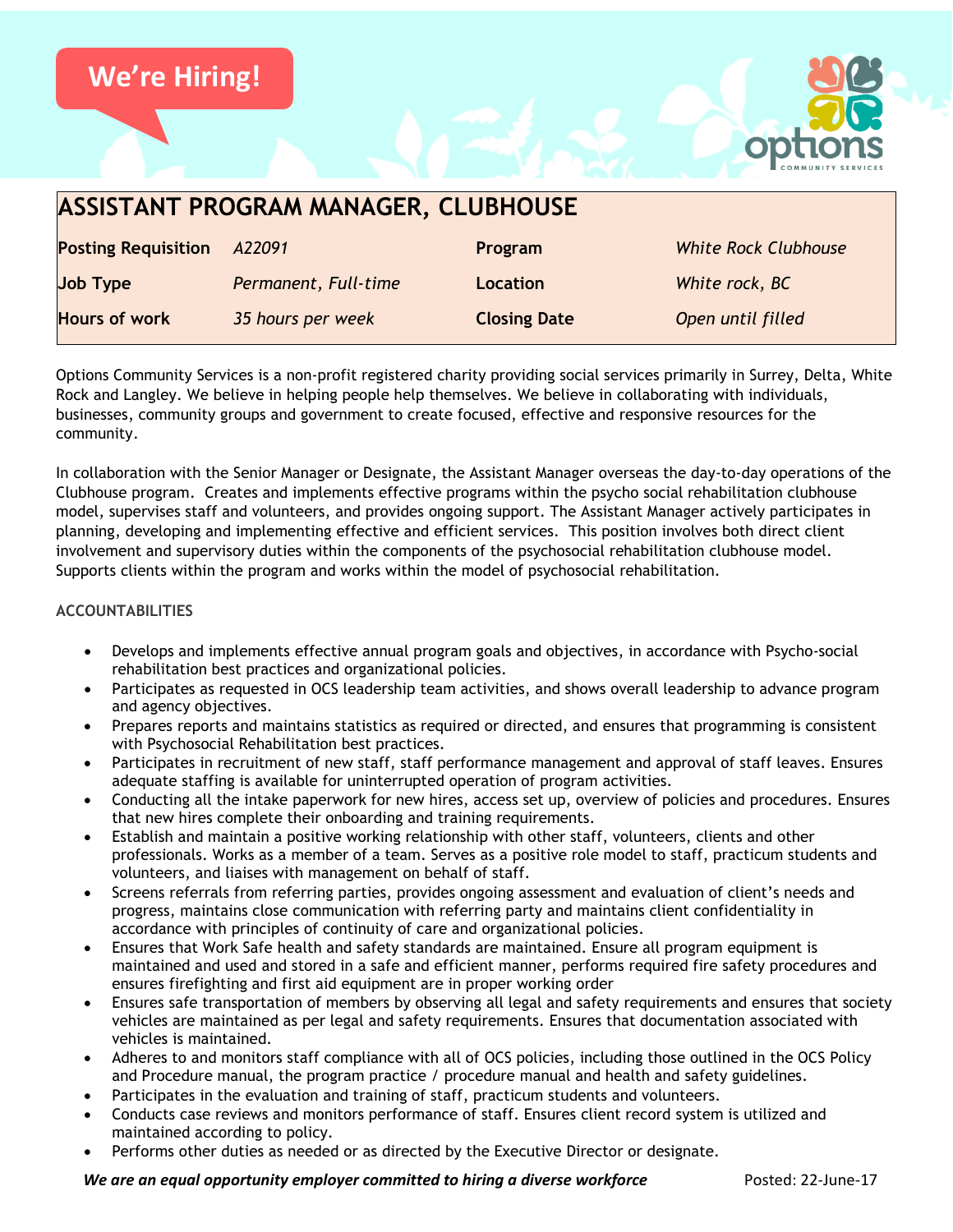# **We're Hiring!**

## **QUALIFICATIONS**

# **Education, Training, and Experience:**

- Degree/Diploma in social services or a related field.
- A minimum of three (3) years experience working with clients dealing with mental illness, substance abuse or the vulnerable population.
- Preference will be given to candidates with previous experience managing in a unionized environment.
- Current Level I First Aid certificate required.
- Food safe certificate is required.
- Violence prevention training is considered an asset.
- Lived Experience relevant to the service setting is considered an asset.
- Valid B.C. Driver's License and access to a reliable vehicle is considered an asset.

### **Skills and Abilities:**

- Good organization, time and general management skills.
- Good written and verbal communication skills.
- Good interpersonal communication skills.
- Ability to work independently and as a part of the team.
- Knowledge of mental illnesses/medications.
- Ability to provide direct service as necessary.
- Required to work in a dynamic environment, which may call for adaptation to the emerging trends/demands. A high level of motivation and sensitivity is required to effectively deliver services to a variety of individuals and supervise staff.
- Be highly motivated to complete tasks/duties/daily maintenance in a timely manner.
- Commitment to problem solving approach.
- Represent the Society in a positive and professional manner when in contact with outside agencies, professionals or community.
- Demonstrated competency for and understanding of a community development approach and community-based service delivery.
- Ability to work effectively with program staff, volunteers, and non-profit or publicly funded groups, agencies and organizations.
- Ability to identify sensitive issues and maintain confidentiality.
- No relevant criminal history. Verified good character and sufficient reference history to verify this requirement.
- Must be sensitive to and respectful of cultural and lifestyle diversity

## **SPECIAL REQUIREMENTS**

- Successful candidates will be required to provide a current and satisfactory Criminal Reference Check / Vulnerable Sector search preceding their start date.
- Applicants will be required to provide proof of Covid -19 vaccination.

*\*An eligibility list may be maintained for up to six months. Eligible applicants may be offered a casual position.*